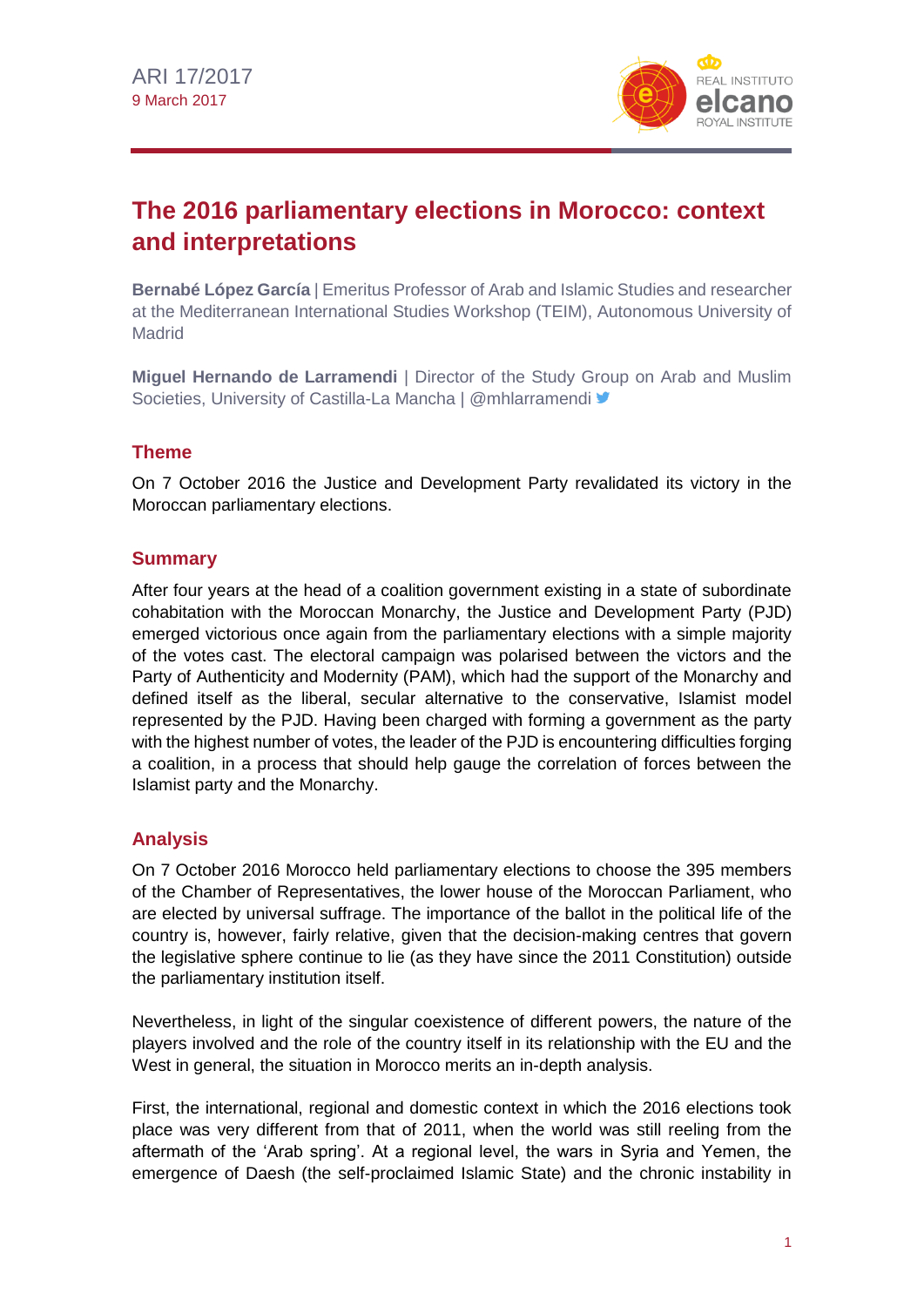Libya place security issues (refugees and the fight against terrorism) and the search for stability firmly at the centre of the region's agenda.

Within Morocco itself, the Monarchy has managed to neutralise or at least limit the impact of many of the concessions it was forced to make in response to the 20-F movement (named after the spontaneous demonstrations that sprang up in the country on 20 February 2011). On the eve of the previous elections, the movement demanded a constitutional, parliamentary monarchy in which the Head of State would reign without governing and there would be a true rule of law, demands which the 2011 Constitution failed to satisfy. This climate of change and demands paved the way for the victory of the Islamist Justice and Development Party (PJD), which won a percentage of seats that was almost unheard of in the country's electoral history. The PJD had been growing in popularity and votes since its emergence onto the political scene in 1997, as a result of King Hassan II's initial attempts to integrate political Islam into the parliamentary workings of the country.

## The PJD in government: subordinate cohabitation with the Monarchy

Having won 107 seats and beaten its closest rival (the Istiqlal Party, IP, which won 60 seats) in 2011, the PJD became the leader of a coalition government, as established by the new Constitution which had entered into effect just a few months before. In order to do so, the PJD was obliged to forgo engaging in an open interpretation of the new Constitution, which increased the prerogatives of the Executive while at the same time limiting those of the King.

Throughout the whole term, the leader of the PJD, Abdelilah Benkirane, accepted *de facto* the pre-eminent role of the Monarchy, and even echoed this position publicly and explicitly in statements and interviews, asserting that 'leading the government is not synonymous with holding power' and defining his relationship with the monarch as one 'based on cooperation and collaboration'. As Prime Minister, Benkirane opted to make concessions in order to gain the King's trust, rather than to assume a more conflictive stance by launching head-on attacks against the system.

At the beginning of his term, and in keeping with his electoral promises and the climate that characterised that crucial year, 2011, Benkirane did indeed make an attempt to denounce inequalities and corruption (for instance, by publishing the list of transport licences, which reflected a privilege-based system). However, he preferred to deal with these issues as individual cases and prudently avoided going any further, never, for example, denouncing the structural flaws of the rentier state system, which would have clashed with the Palace, the King's business interests and Benkirane's own political entourage.

For its part, the Monarchy restructured the Royal Cabinet, appointing royal advisers from among the King's closest circle to act as a behind-the-scenes government. It also gradually regained control of almost all the 'ministries of sovereignty', with the exception of the Justice Ministry, which was assigned in 2011 to Mustafa Ramid, from the PJD. Following the prolonged governmental crisis of 2013, triggered by the IP abandoning the coalition, the Palace regained control of the Ministries of Foreign Affairs (through Salaheddine Mezouar, leader of the National Rally of Independents, RNI), Education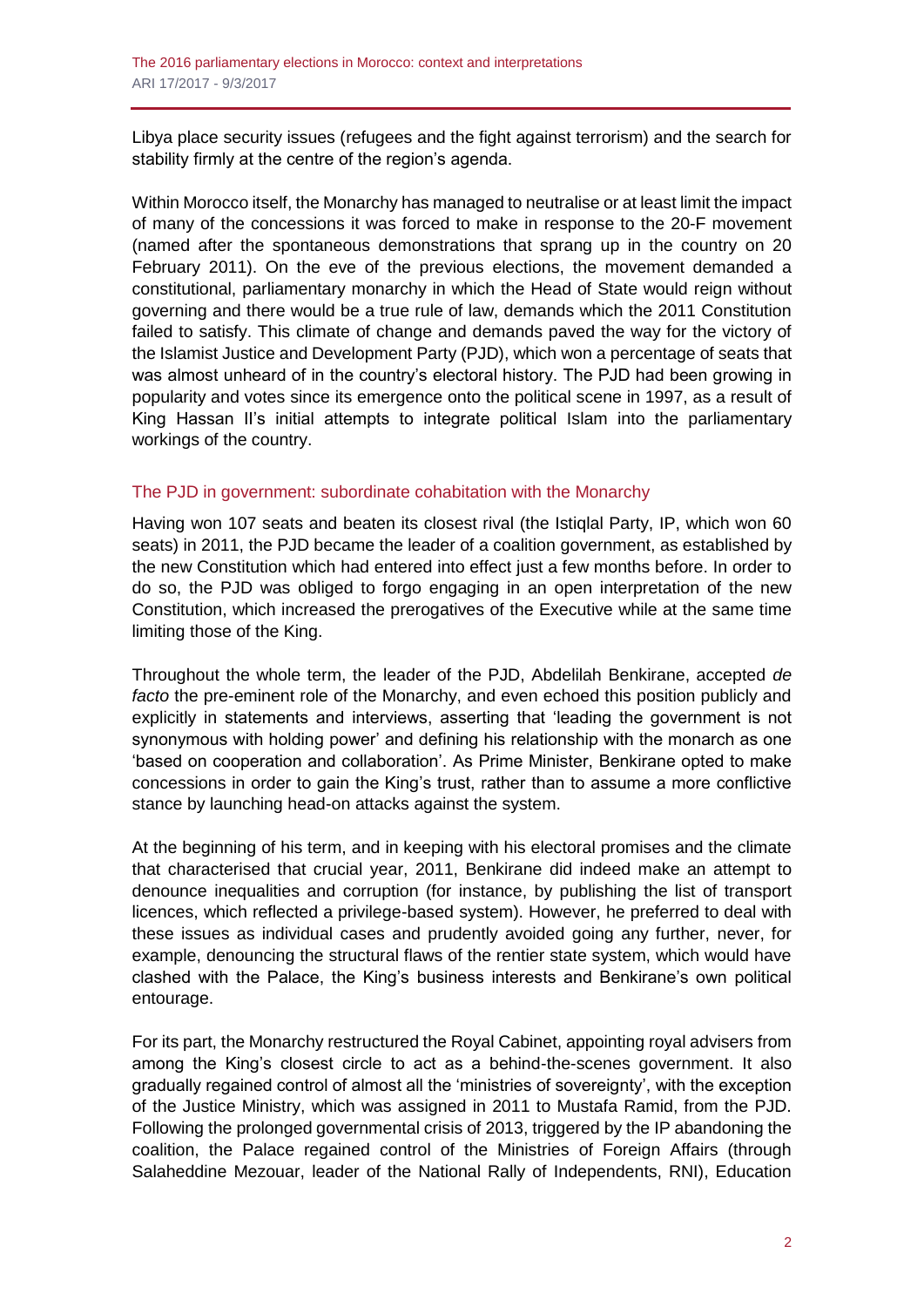(Rachid Belmokhtar) and the Interior (Mohamed Hassad), appointing ministers that reported directly to the King. Meanwhile, economic portfolios (Finance, Fishing, Industry and Trade) found their way into the hands of technocrats from the RNI.

The coalition government headed by Benkirane found its hands tied by the existence within its own ranks of parties with directly opposing ideologies, such as the RNI $,1$  which joined the government after the IP's withdrawal in 2013. Despite being a member of the government coalition, after the regional elections held in 2015 the RNI supported the main opposition party, the Party of Authenticity and Modernity (PAM), helping it to attain the presidency in five of the country's 12 regions, even though it had received fewer votes than the PJD.

The PJD has had no choice but to admit that, from inside the government and ministries not under its party's control, measures have been adopted that go directly against the ideas set out in its electoral programme. These measures include a project to generalise the French baccalaureate (the *bac*) and put an end to the Arabisation of the school syllabuses, a movement launched by the Minister of National Education within the framework of the instructions given by the King as part of the country's educational reform. The name of the subject 'Islamic education' has also been changed to 'religious education'. Moreover, the Rural Development Fund has also slipped through the Prime Minister's fingers, and is now managed directly by Aziz Akhannouch, Minister for Agriculture, whose department is every day becoming more and more like a 'ministry of sovereignty', controlled by the Palace.

As regards foreign policy, through the instructions that he gives in his speeches, the King continues to establish the country's strategic directives in relation to issues such as the Western Sahara, infrastructures and the COP22 Climate Change Conference. The monarch also intervenes in the daily management of the government with his tantrums about the inefficacy of the administration, which the pro-establishment media quickly make public.

Nevertheless, and despite his acceptance of the *status quo* regarding the Monarchy, Benkirane has somehow managed to remain immensely popular. This is mainly due to his new brand of politics, characterised by his warm, open speaking style, his run-ins with ministers from the royal circles, his use of dialect and his frequent speeches to both Parliament and the media.

Unlike that which occurred during the 1990s and early 21st century during the period of *alternance*, the PJD has managed to avoid the wear and tear that so often comes with governing. And it has done so despite the heavy cost of reforms such as putting an end to the hiring of civil servants who have not sat a competitive examination, the raising of the retirement age for civil servants and cuts in oil price subsidies. The party's triumph in the [municipal and regional elections of 2015,](https://revistas.uam.es/index.php/reim/article/view/4699) its clear victory in the major cities and its increasing presence in rural areas attest to the fact that the situation described above has done little to undermine its popularity.

 $1$  A member of what became known, in the lead-up to the 2011 elections, as the G8, a coalition of administrative parties and other smaller groups of a diverse nature.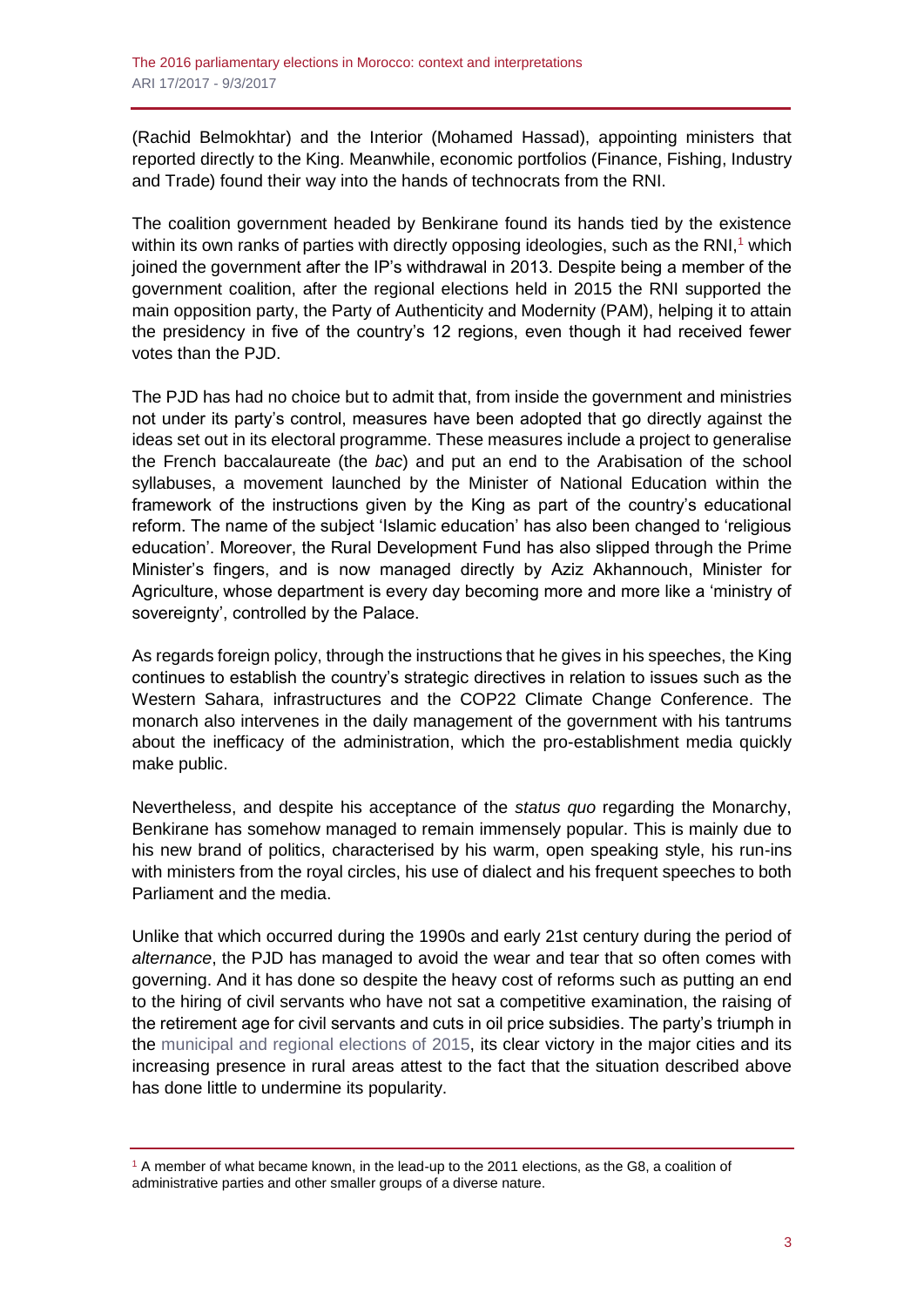## A polarised electoral campaign

In this context, the electoral campaign for the parliamentary elections of 7 October 2016 was polarised between the PJD and the PAM, which, holding the presidency of five of the country's regions, defined itself as the liberal, secular alternative to the PJD's Islamist model, using an anti-Islamist discourse that, to a certain extent, was reminiscent of that espoused by the Tunisian party Nidaa Tounes during the 2014 elections in that country.

The PAM focused its attention on the rural areas and the north of the country, through a network of dignitaries with good connections in the administration and a pro-monarchist discourse promising stability. For its part, the PJD, which is a much more militant party, focused on large urban conglomerations and medium-sized cities, in which its popularity is on the rise.

Some months previously, at the beginning of February, the Council of Ministers chaired by the King approved a move to appoint a large number of *walis* and provincial governors that affected 22 provinces. The newspaper *Akhbar al Yom* claimed that the move was clearly politically motivated, since the Ministry of the Interior (from whence the proposal had originated) used it as an excuse to promote governors who had previously been appointed to provinces in which the PJD had obtained limited results, installing them instead in ['large rural provinces in which the PJD had emerged victorious in the local and](http://fr.le360.ma/politique/walis-et-gouverneurs-un-mouvement-cible-les-fiefs-du-pjd-62850)  [regional elections'](http://fr.le360.ma/politique/walis-et-gouverneurs-un-mouvement-cible-les-fiefs-du-pjd-62850). A serious rift began to emerge between Mohamed Hassad, Minister of the Interior, and Prime Minister Benkirane. It was a rift that would deepen over the following months, becoming evident in gestures such as the repeated demands by the government that the Ministry of the Interior publish a detailed breakdown of the results of the local and regional elections held in September 2015. This information was not made public until June 2016. The rift was also noticeable in the resignation of the Justice Minister Mustafa Ramid from the Electoral Supervision Committee, after accusing his fellow minister Hassad of tampering with the electoral process.

On 18 September, shortly before the start of the campaign, an anti-Islamist protest was organised in Casablanca through the social media. The protest was attended by several thousand people and in its timing certain media organisations claimed to see ['the](https://ledesk.ma/2016/09/18/la-marche-spontanee-contre-le-pjd-a-casablanca-revele-la-main-cachee-des-autorites-dans-sa-planification/)  [concealed hand of the authorities'](https://ledesk.ma/2016/09/18/la-marche-spontanee-contre-le-pjd-a-casablanca-revele-la-main-cachee-des-autorites-dans-sa-planification/). With no 'identifiable organiser', protesters from the silent, archaic segment of Moroccan society, most of whom arrived in well-organised transports, chanted slogans against the incumbent Prime Minister, Abdelilah Benkirane.

Over previous months, Benkirane had attempted to reposition the PJD as an opposition party to the so-called *al-tahakkum* system (literally the 'hidden or *de facto* powers' which pull the strings of the government behind the scenes) and the risks posed by the system to the transition towards democracy. This constituted a change in relation to the 2011 slogan: 'against tyranny and corruption' (*did al-istibdad wa-l-fasad*). Despite his position as Prime Minister, Benkirane intimated in his speeches that Morocco had in fact two governments: an elected one and another one controlled by a 'hidden' faction. By presenting himself as a victim, he managed to keep his management of the administration out of the spotlight of the electoral debate, while at the same time counteracting the narrative put forward by the PAM, which argued that the division so evident in Moroccan society was between conservatives and modernists. For Benkirane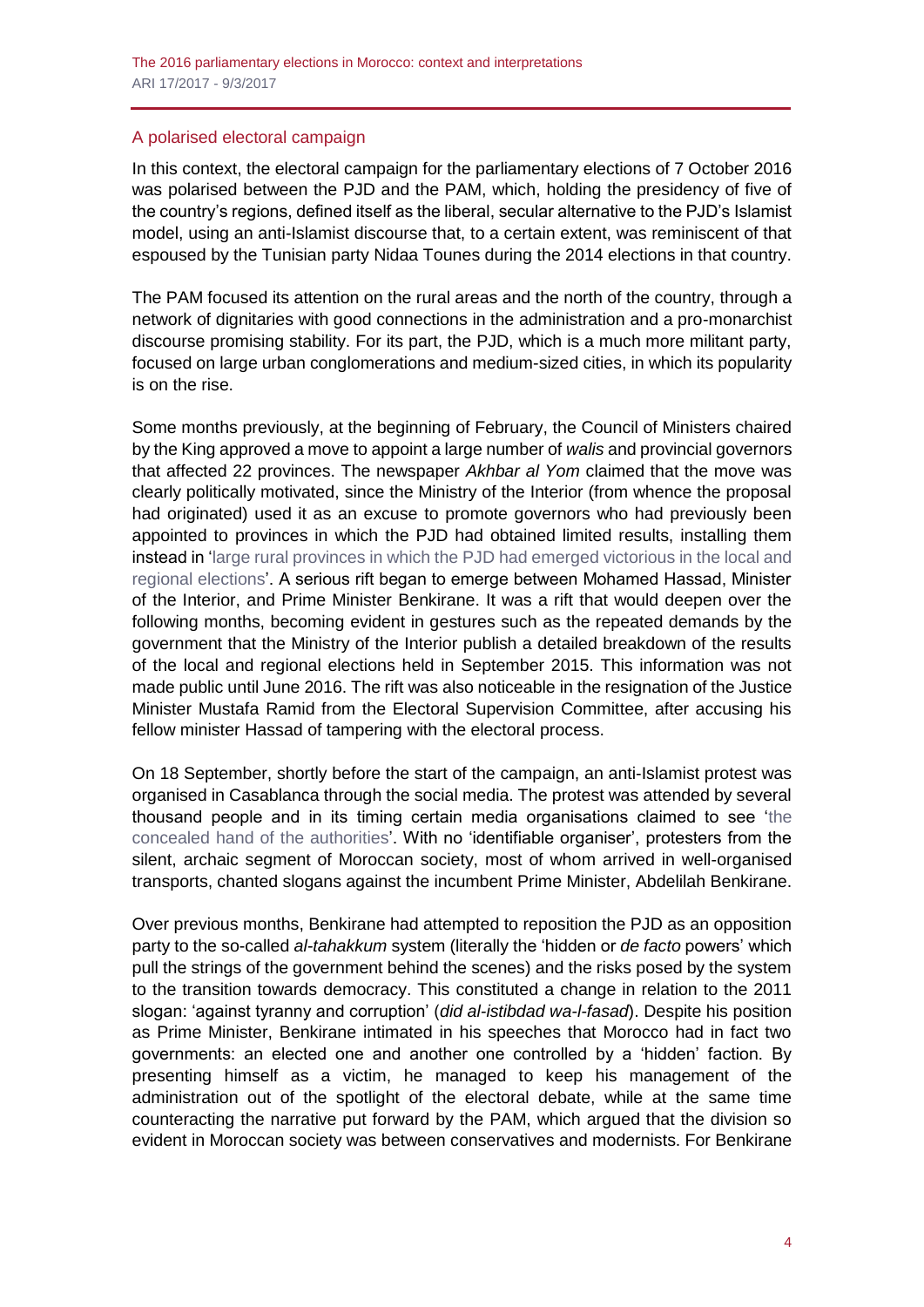and his political partners, the divide was between democrats and advocates of an authoritarian system, embodied by the PAM.<sup>2</sup>

This discourse was not well received by the Monarchy. Mohammed VI himself questioned the anti-*tahakkum* rhetoric in his Speech of the Throne, admonishing those who believed that the King had any preference for any one political party and warning politicians to abstain from 'exploiting the figure of the King for their own ends'.

Nevertheless, this ideological polarisation cannot quite conceal the convergence between the programmes of the two opposing political parties in economic matters. In this field, the main difference is the PAM's call for the legalisation of kief, which would ensure the party an overwhelming victory in the provinces in which it is grown, which are precisely those located in the Tangier-Tetouan-Al Hoceima region, governed by the PAM's General Secretary, Ilyas El Omari.

However, any ideological debate about the electoral programmes was conspicuously absent from a campaign plagued by leaks and scandals which each contender used to try to discredit his opponents. Some of the scandals that came to light included the import of waste from Italy during the run-up to the COP22 Climate Change Conference; the sale of publicly-owned plots of land in Rabat at knock-down prices to government officials (including Laftit, *wali* of Rabat; Hassad, Minister of the Interior; and Boussaid, Minister of Finance) and members of the Socialist Union of Popular Forces (USFP), such as Malki and Lachgar, in what was considered by Hassad to be a settling of accounts orchestrated by the PJD; and a sex and *urfi* customary marriage scandal involving two leaders of the MUR, the ideological parent organisation of the PJD.

The PJD has openly accused the Ministry of the Interior of a lack of neutrality during the electoral process, and the 'Deep State' of colluding with the PAM. Examples of this, according to the PJD, include the protest in Casablanca –mentioned above– against the Islamisation of society and the 'exploitation of religion', which while not expressly authorised by the Ministry of the Interior was nevertheless tolerated by it; the holding up of infrastructure projects in municipalities governed by the PJD; the mobilisation of votes in favour of the PAM in certain areas; and the exclusion of the Justice Minister from the preparations for the elections. Benkirane made his right to form a government in the event of winning the elections crystal clear, yet fearing manoeuvres designed to undermine his position and in an attempt to anticipate the problem of being unable to find the support required to make up a majority, he called for the repetition of the vote should his party fail to forge the necessary coalition.

 $2$  Note that the ex-communist PPS also adopted this approach. Party leader and Minister of Housing Nabil Benabdallah was even admonished in a communiqué published by the Royal Counsel for having identified the *tahakkum* with the PAM and its founding member, the royal counsellor Fouad Ali El Himma, in one of his speeches.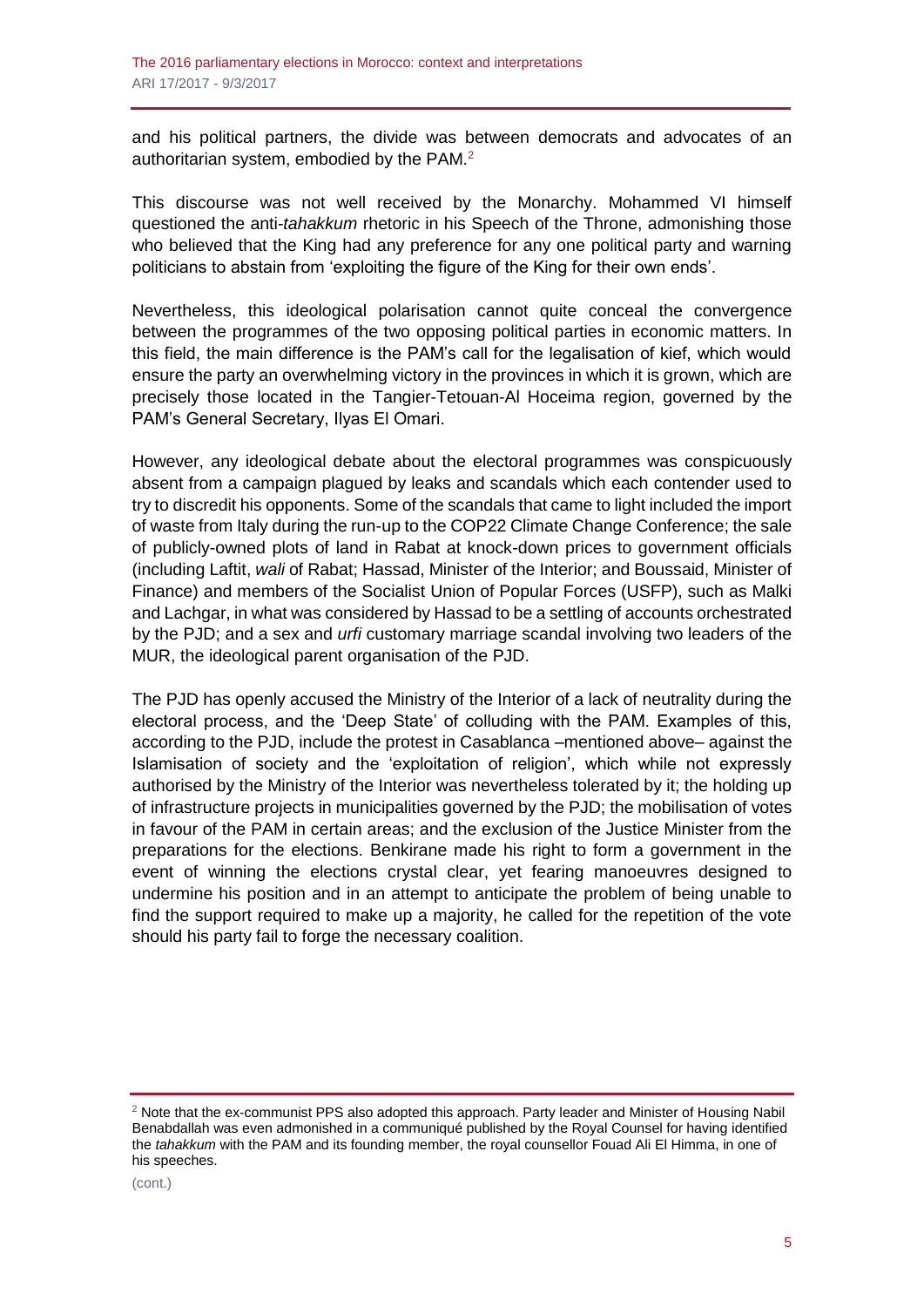## The problem of the electoral register

A number of articles<sup>3</sup> have pointed out the huge gaps in Morocco's electoral register, which fails to include 30% of those entitled to vote. According to the general population census conducted in 2014, the country had 33,610,084 inhabitants, of which 23,527,055 were aged over 18. Even excluding those that have died in recent years and those who are not entitled to vote due to their position as soldiers, convicts or certain members of the civil service, such as judges, for example, the potential number of eligible voters is estimated at around 22,874,625.

However, the official electoral register for the 2016 elections included only 15,702,592 potential voters, which means that 7,172,033 Moroccan citizens –almost half the voting population– were excluded from going to the polls. And this does not even take into account the 3 million or so Moroccans living abroad (RME), of whom only the small minority who were present in the country when the register was compiled in 2014 are included. The RME community can only vote by proxy, and only a meagre few chose to use that option in the last elections. This is a major shortcoming that needs to be addressed in future elections in order to lend credibility to the results, since the number of people excluded is extremely high.

The voter turnout in the parliamentary elections of 7 October was officially estimated at 43%, but in truth, if we take those not included on the electoral register into account, the real figure is no higher than 29.5% of potential voters, even without counting Moroccan nationals resident abroad.

The Ministry of the Interior published the electoral register percentages on the [official](http://www.elections.ma/)  [election website,](http://www.elections.ma/) in accordance with age group. Comparing these same age groups with the general population census of 2014, it can be seen that the highest numbers of absences are found among the youngest members of the voting population, ie, those aged between 18 and 24. In this group, a total of 4,031,600 potential voters are not included on the electoral register (see Figure 1). The number of absences drops as we move up the age groups, until the final figure of seven million is reached.

<sup>3</sup> Bernabé López García (2013), 'La question électorale au Maroc: Réflexions sur un demi siècle de processus électoraux au Maroc', *Revue Marocaine des Sciences Politiques et Sociales*, vol. VI, nr 4, February, Rabat, p. 35-63.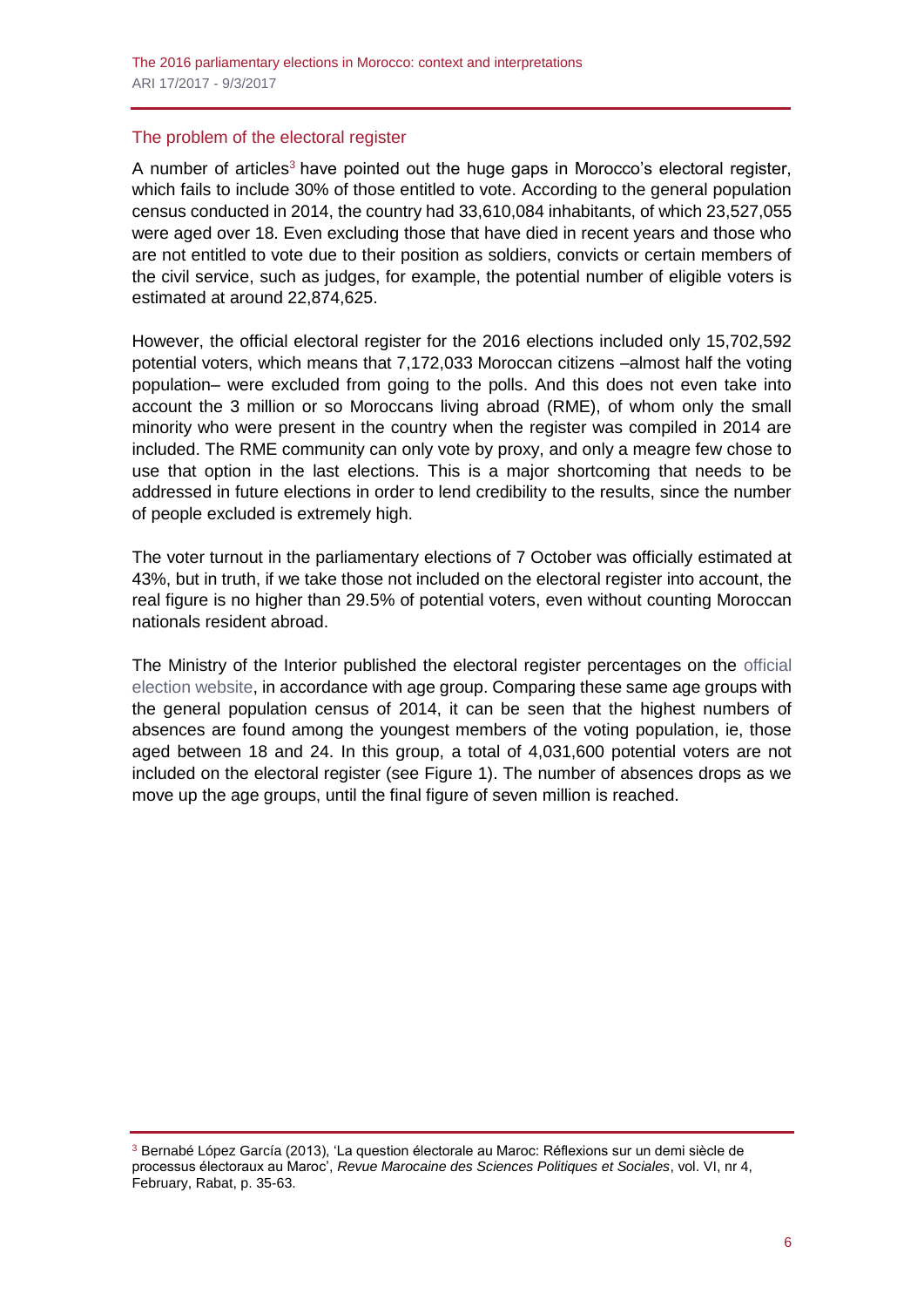| Electoral roll 2016 |            | Census 2014 HCP: potential electorate |            | <b>Difference</b> |
|---------------------|------------|---------------------------------------|------------|-------------------|
| Age group           | Voters     | Age group                             | Voters     | Nr absent         |
| Aged 18-24          | 1,413,233  | Aged 18-24                            | 5,444,833  | 4,031,600         |
| Aged 25-34          | 3,297,544  | Aged 25-34                            | 5,411,223  | 2,113,679         |
| Aged 35-44          | 3,611,596  | Aged 35-44                            | 4,503,751  | 892,155           |
| Aged 45-54          | 3,140,581  | Aged 45-54                            | 3,596,278  | 455,697           |
| Aged 55-59          | 1,256,207  | Aged 55-59                            | 1,378,013  | 121,806           |
| Over <sub>60</sub>  | 2,983,492  | Over <sub>60</sub>                    | 3,192,957  | 209,465           |
| Total               | 15,702,653 | Total                                 | 23,527,055 | 7,824,402         |

#### **Figure 1. Electoral roll and potential electorate**

Source[: http://www.elections.ma/elections/legislatives/corps\\_electoral.aspx](http://www.elections.ma/elections/legislatives/corps_electoral.aspx) and [http://rgphentableaux.hcp.ma/Default1/.](http://rgphentableaux.hcp.ma/Default1/)

#### The underrepresentation of urban areas

Morocco has, since colonial times, been a country moving at two different speeds. The *composite* society to which Paul Pascon referred in his writings was comprised by a modern world centred mainly along the more developed Atlantic coast, and an archaic, intensely rural one, upon which the established power structure relied for its continued dominance. This gaping divide between the urban and rural worlds continued unabated even after the country gained its independence, and its political tradition was characterised by what the late Rémy Leveau termed in his classic work from 1976 *Le fellah marocain défenseur du Trône* ('The Moroccan Fellah –farmer–, defender of the throne'). The urbanisation process advanced at a slower pace in Morocco than in other countries in the region, mainly due to a policy designed to limit the rural exodus, which was implemented during the era of Driss Basri, Hassan II's powerful Minister of the Interior. According to the 2014 census, 40% of the population still lived in rural areas. The political commentator [Omar Saghi](https://omarsaghi.com/2016/10/05/40/#more-1415) once wrote in an article that the protesters belonged to 'that 40% of the population that eke out a living from sub-productive and sub-monetarised subsistence farming, a people enslaved by their native land, illiterate and (as yet) silent. A population that talks with the voice of its master; *caidal* control combined with the habit of obedience mixed with mistrust of the central power structure'.

This deeply rural Morocco is overrepresented, as evident in sparsely populated electoral districts such as Jerada, Figuig, Bulman and Ifrane, which have between 46,000 and 77,000 inhabitants per seat, whereas the national mean is 110,196 inhabitants per seat.<sup>4</sup>

<sup>4</sup> This figure, calculated using the data published in the Official Gazette of 23 April 2015, would have been much more interesting if the number of people registered in each electoral district had been made public beforehand. The lack of transparency in the publication of previous data and results is one of the main pitfalls of Morocco's electoral system. It is shocking that the Ministry of the Interior failed to publish the breakdown of the results of the municipal and regional elections until eight months after the vote was held, even after having been repeatedly called upon to do so by the Prime Minister himself. In past eras, although data were often manipulated and were rarely reliable, they were at least published promptly.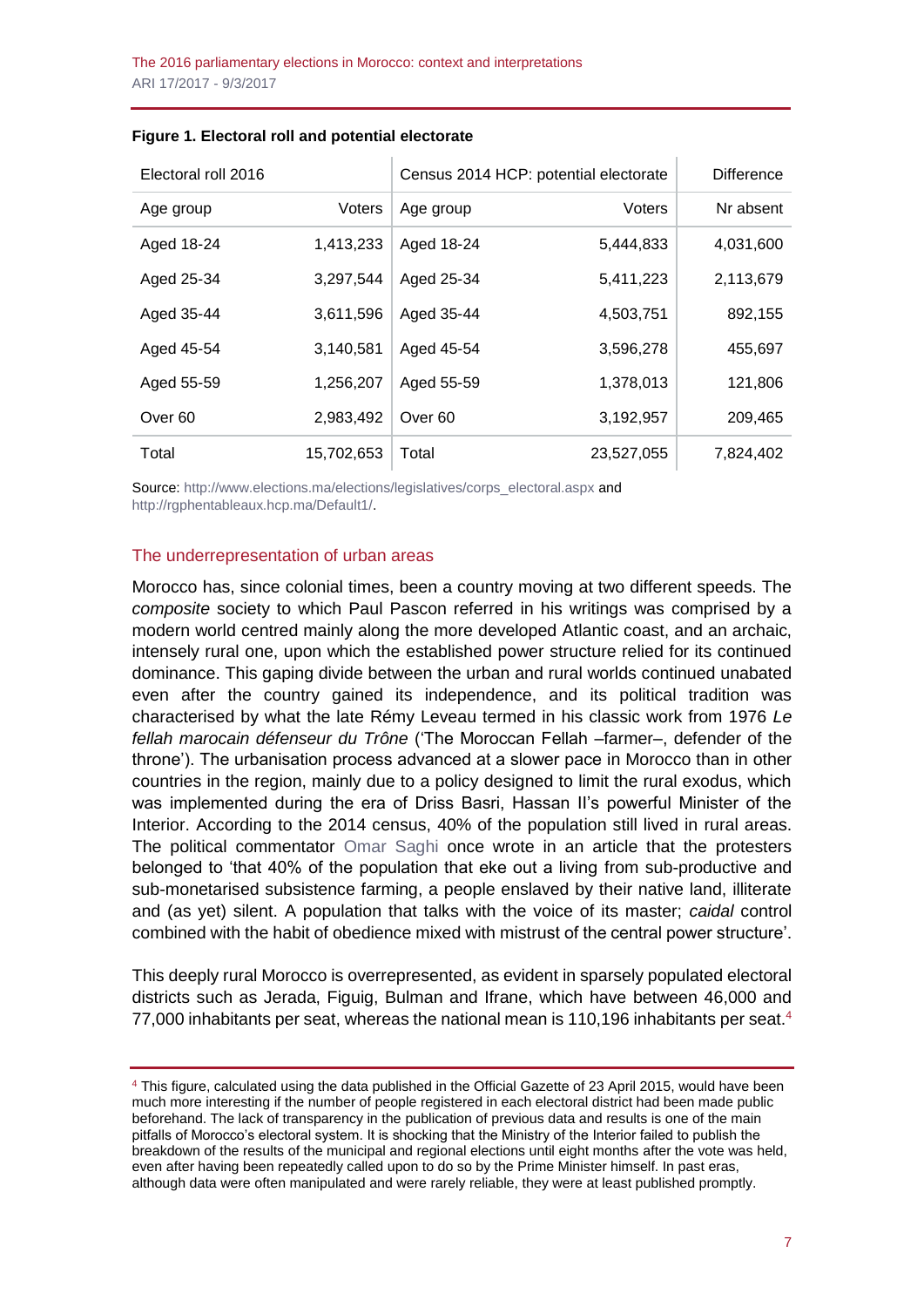At the other extreme, highly urbanised electoral districts such as the prefectures of Casablanca, Fez, Marrakesh and Salé are underrepresented (having between 128,000 and 147,000 inhabitants per seat). The case of the three Saharan regions is particularly telling. In Guelmim-Oued Noun, Laâyoune-Sakia El Hamra and Dakhla-Oued Ed-Dahab the inhabitant-to-seat ratios are just 54,176, 40,775 and 35,516 (respectively), the lowest in the entire country. There can be no doubt that these discrepancies have an impact on the final results in each electoral district.

## Analysis of voter turnout and election results

Turnout in these last elections was amongst the lowest in the country's history, with only 43% of those on the electoral register casting their votes, 1.5% fewer than in 2011. This is extremely worrying, since in addition to the fact that one out of every three Moroccans does not even bother to register to vote, over half of those that do register never actually take the trouble to go to the polls. Moreover, there is also a very high rate of invalid and blank ballots (something which is now traditional in Morocco's electoral history). These ballots totalled around 1 million during the latest elections, although it is something that the Ministry of the Interior has chosen not to make public on this occasion, thus undermining the credibility of the results.



#### **Figure 2. Morocco: election turnout (%)**

Source: the authors.

The extremely polarised electoral campaign, with the PJD at one end and the PAM at the other, coupled with the support provided to the latter party by certain media outlets and official sources, turned the struggle to convince voters into the closest race in the country's history since 1963, when Hassan II failed to win the parliamentary majority he sought. Article 47 of the 2011 Constitution stipulates that the King must appoint a Head of Government 'from the political party that wins the most votes in the elections to the Chamber of Representatives'. The contest was between Benkirane and Ilyas El Omari,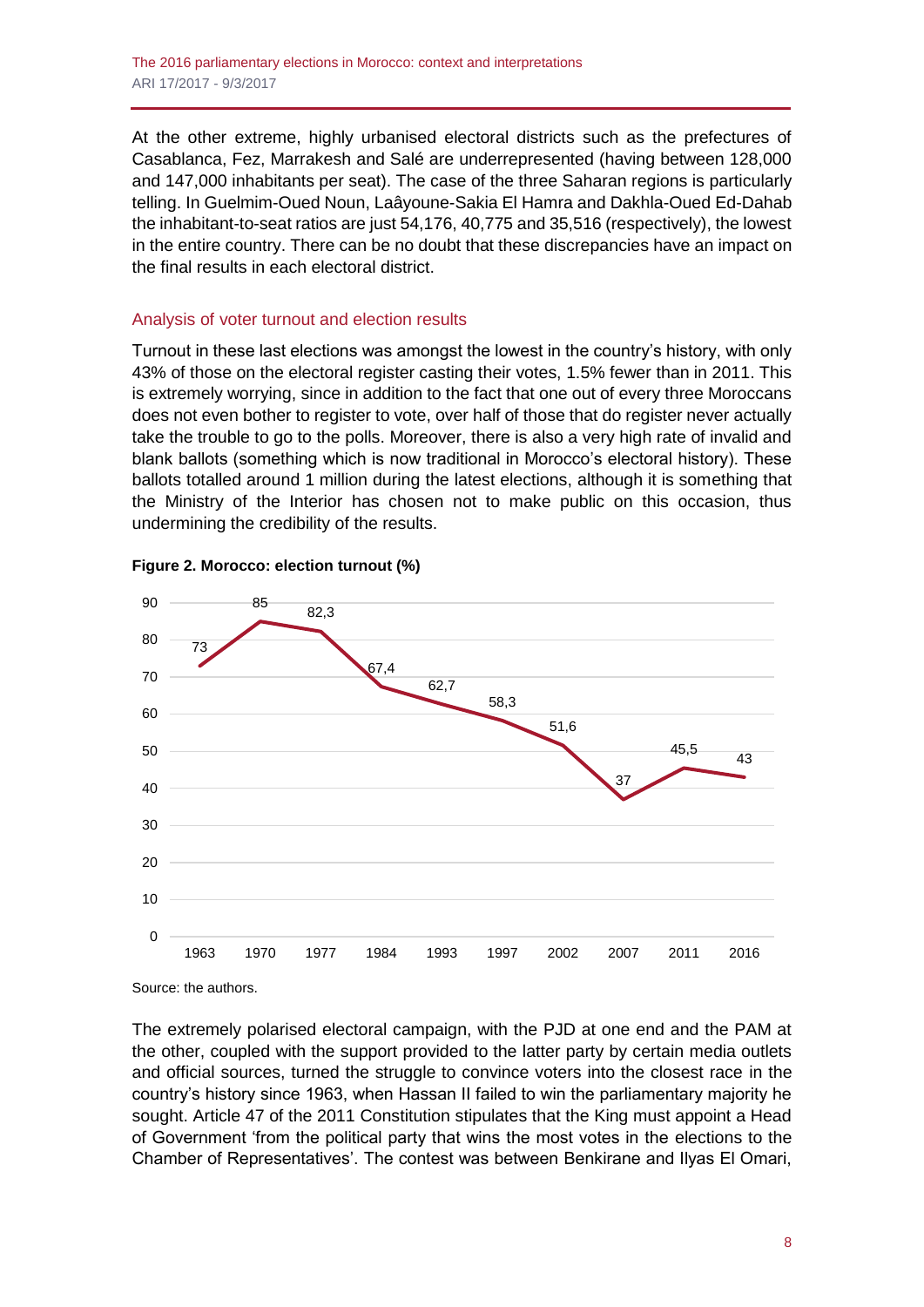Secretary General of the PAM and an increasingly influential figure due to his proximity to the Throne.

However, in the end, the PJD emerged victorious, demonstrating once again, as in the 2015 elections, that the party's time in government had done little to undermine its popularity, despite it having adopted a number of extremely unpopular measures. In the local constituencies<sup>5</sup> the PJD won 1,571,659 votes, practically the same number as in the previous regional elections, whereas the PAM only won 1,205,444, around 100,000 fewer than in 2015. Both parties improved on their results in the previous parliamentary elections in 2011 (1,080,914 for the PJD and 524,386 for the PAM). All the other parties came in far behind the two frontrunners, since third place went to the Istiqlal Party with 621,280 votes, and the RNI came in fourth, with just 558,875. The results in terms of the seats won are shown in Figure 3.

|             | Local constituencies      | National list           | <b>Total 2016</b>         | 2011             |
|-------------|---------------------------|-------------------------|---------------------------|------------------|
| <b>PJD</b>  | 98                        | 27                      | 125                       | 107              |
| <b>PAM</b>  | 81                        | 21                      | 102                       | 47               |
| PI          | 35                        | 11                      | 46                        | 60               |
| <b>RNI</b>  | 28                        | $\boldsymbol{9}$        | 37                        | 52               |
| <b>MP</b>   | 20                        | $\overline{7}$          | 27                        | 32               |
| UC          | 15                        | $\overline{\mathbf{4}}$ | 19                        | 23               |
| <b>USFP</b> | 14                        | $\,6$                   | $20\,$                    | 39               |
| <b>PPS</b>  | $\overline{7}$            | 5                       | 12                        | 18               |
| <b>MDS</b>  | $\ensuremath{\mathsf{3}}$ | $\mathbf 0$             | $\ensuremath{\mathsf{3}}$ | $\boldsymbol{2}$ |
| <b>FGD</b>  | $\overline{c}$            | $\mathbf 0$             | $\boldsymbol{2}$          | $\boldsymbol{0}$ |
| <b>PUD</b>  | 1                         | $\mathbf 0$             | 1                         | $\mathbf{1}$     |
| <b>PGV</b>  | 1                         | $\mathbf 0$             | 1                         | $\mathbf 1$      |
| Others      | $\pmb{0}$                 | $\boldsymbol{0}$        | $\pmb{0}$                 | 13               |
| Total       | 305                       | $90\,$                  | 395                       | 395              |

#### **Figure 3. Results of the elections held on 7 October 2016**

Fuente: [http://www.elections.ma.](http://www.elections.ma/)

<sup>5</sup> A total of 305 seats are elected in local constituencies, which correspond to provinces or smaller electoral districts in the case of highly populated cities. The remaining 90 seats are elected through national lists made up by 60 women and 30 young people, as a positive discrimination measure designed to boost the participation in the government of these two groups. In the national list, the PJD won 1,618,963 votes, while the PAM won 1,216,552.